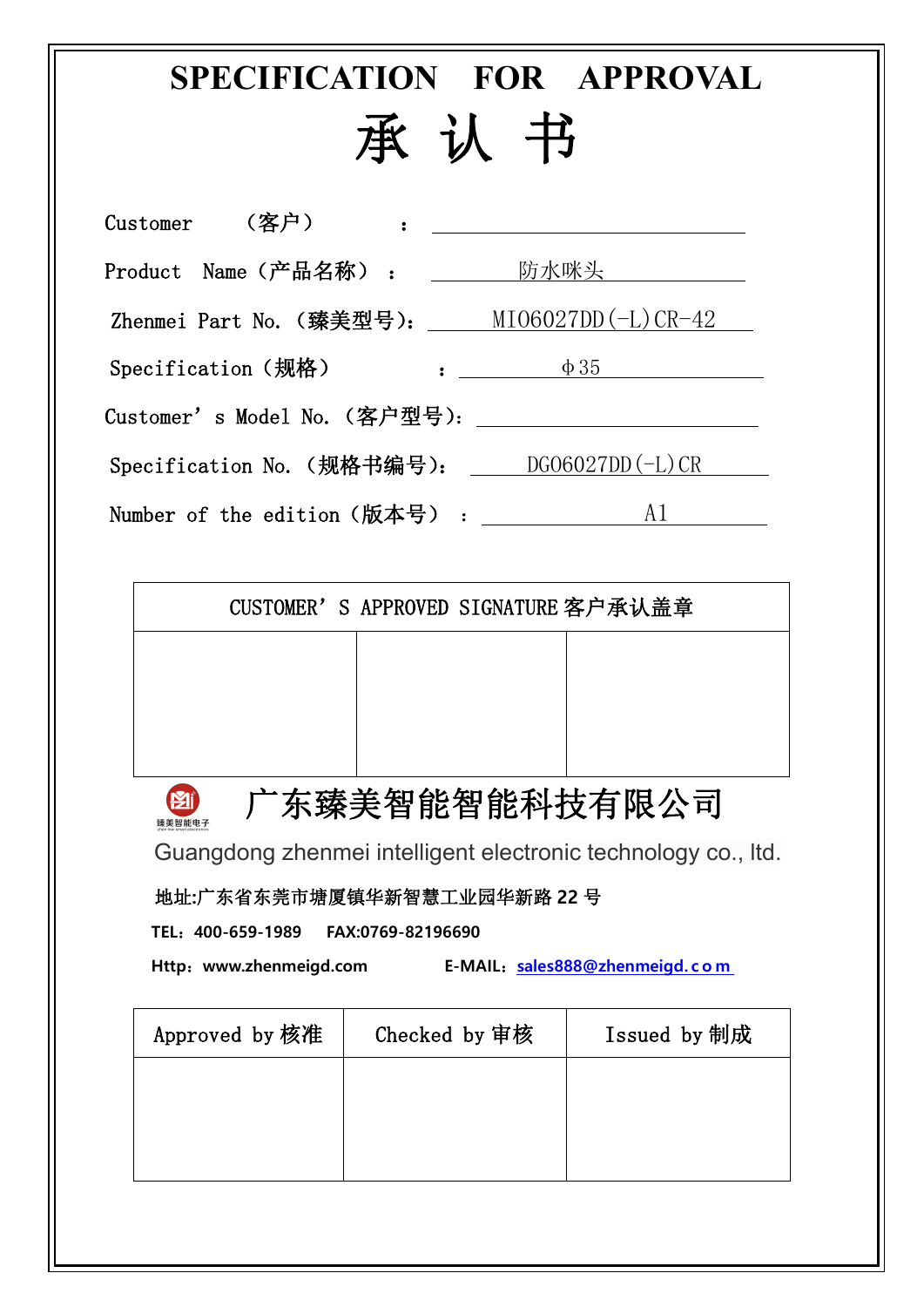| PAGE NO.<br>FOR APPROVAL<br>页码<br>. N0.<br>PART<br>フキイ<br>$MIO6027DD(-L)CR-42$<br>产品型号 |                      |  |
|----------------------------------------------------------------------------------------|----------------------|--|
|                                                                                        | <b>SPECIFICATION</b> |  |
|                                                                                        |                      |  |
|                                                                                        |                      |  |

#### 1.Scope

The specifications should be applied to electret condenser microphone of MIO6027DD(-L)CR-42

#### 2.Storage And Judgement Conditions

|           | Temperature Range(° C) | Rel. Humidity (%) | Static Pressure (kPa) |
|-----------|------------------------|-------------------|-----------------------|
| Judgement | $19 - 21$              | $60 - 70$         | $86 - 106$            |
| Storage   | $-30\sim 70$           |                   |                       |
| Operating | $-20 - 60$             |                   |                       |

### 3.Specifications

Test Conditions: Vs=2.0V, RL=2.2KΩ, Temp=20 $\pm$ 2°C, R.H=60 $\pm$ 5%

| <b>ITEM</b>             | Symbol        | Test Conditions           | Min   | Standard | Max   | Unit         |
|-------------------------|---------------|---------------------------|-------|----------|-------|--------------|
| Sensitivity             | S             | $f=1KHz$ ,                | $-45$ | $-42$    | $-39$ | dB           |
|                         |               | $S. P. L=1Pa$             |       |          |       | $0dB=1V/Pa$  |
| Impedance               | Z             | $f=1$ KHz,                |       |          | 2.2   | KΩ           |
|                         |               | $S. P. L=1Pa$             |       |          |       |              |
| Directivity             |               | Omni-directional          |       |          |       |              |
| Consumption<br>Current  |               |                           | 50    |          | 500   | $\mu A$      |
| Operation Voltage Range | <b>VS</b>     |                           | 1.0   | 2.0      | 10    | $\mathbf{V}$ |
| S/N Ratio               | S/N(A)        | $f=1$ KHz, S. P. L=1Pa    | 58    |          |       | dB           |
|                         |               | A Curve                   |       |          |       |              |
| DecreacingVoltage       | $\triangle$ S | $f=1$ KHz, S. P. L=1Pa    |       |          | $-3$  | dB           |
| Characteristic          |               | $Vs=2.0-1.5V$             |       |          |       |              |
| Max. Input Sound Level  | MISPL         | $f = 1$ KHz,              |       |          | 110   | dB           |
|                         |               | Distortion $\leqslant$ 3% |       |          |       |              |

## 4.Frequency Response

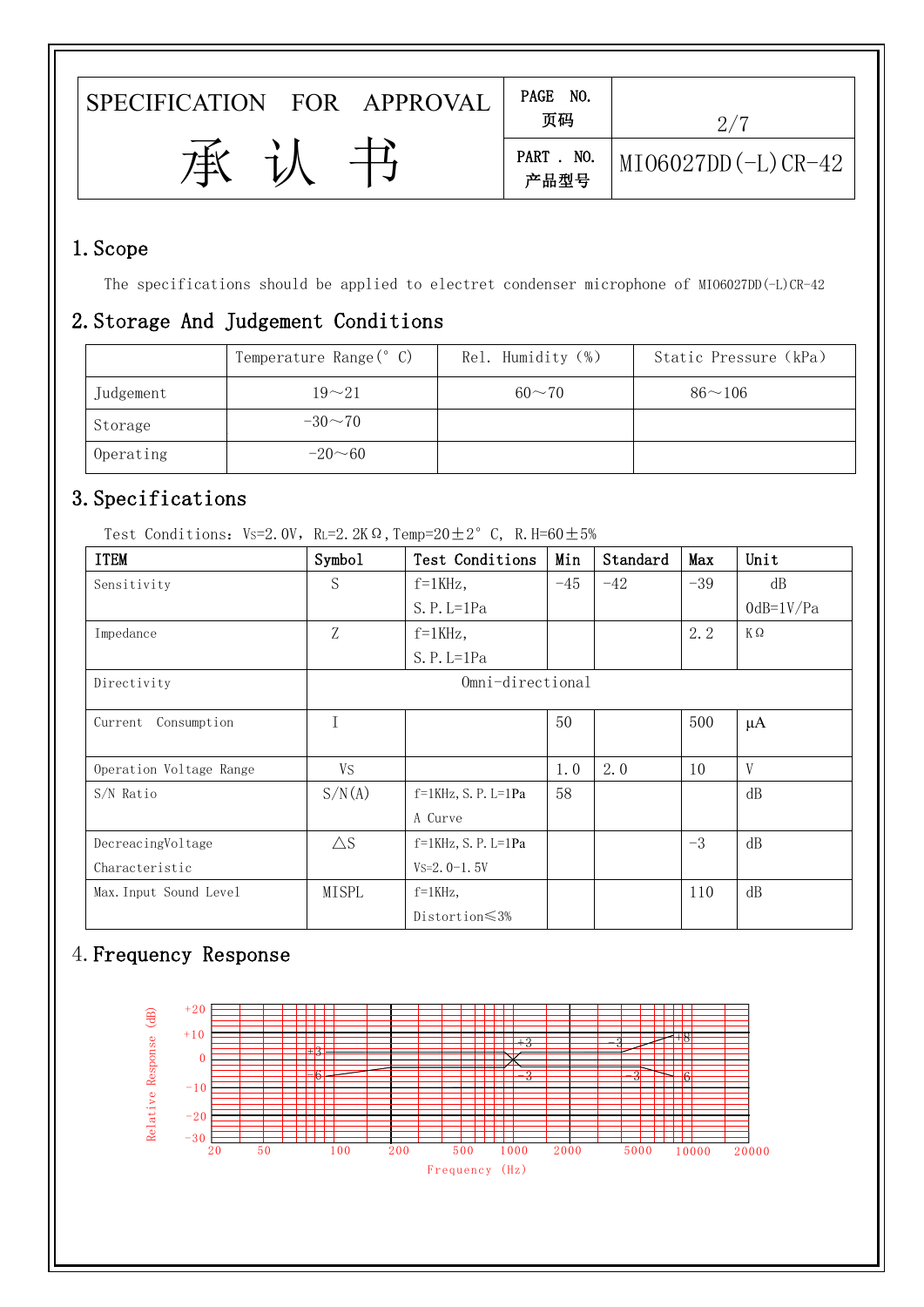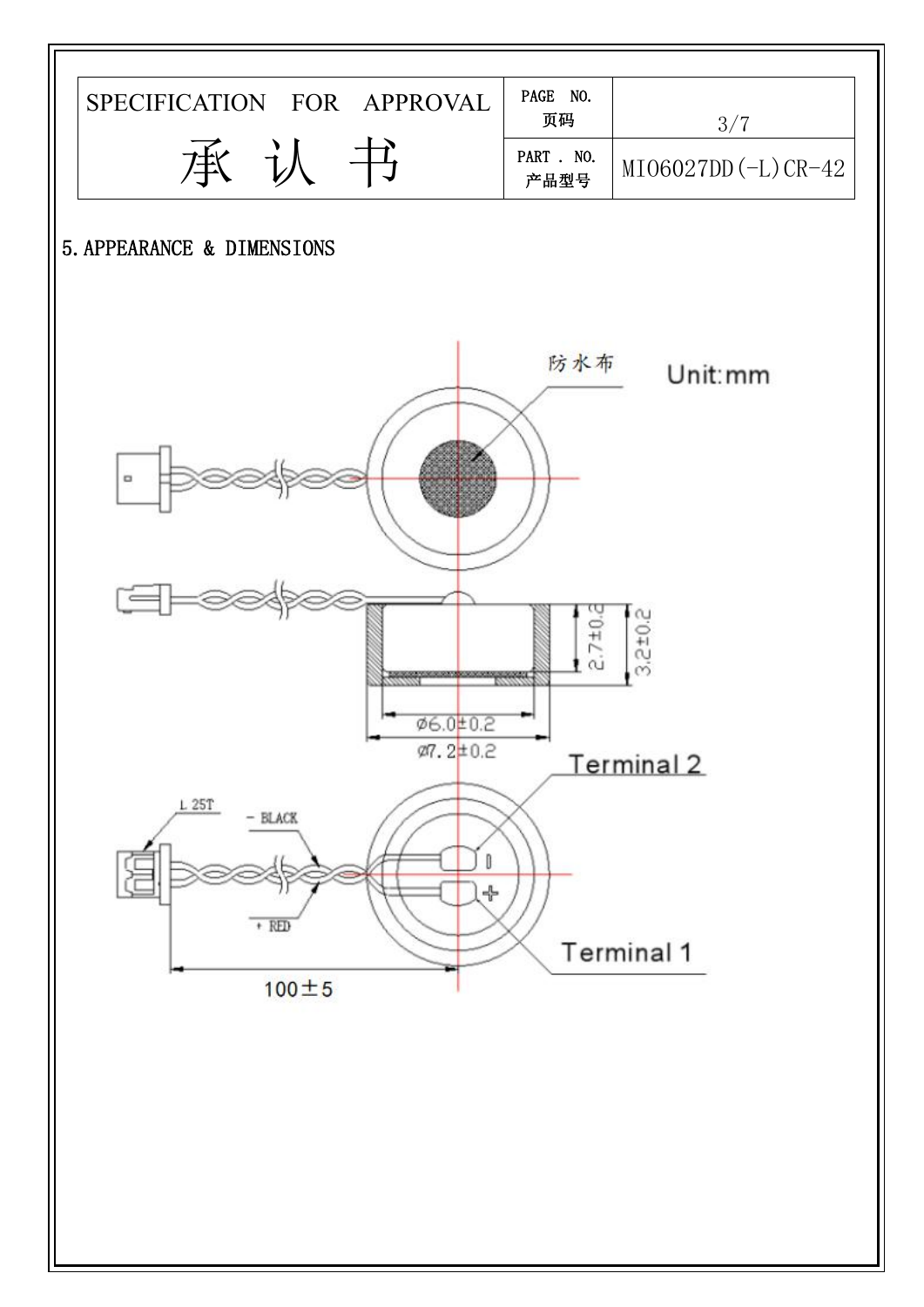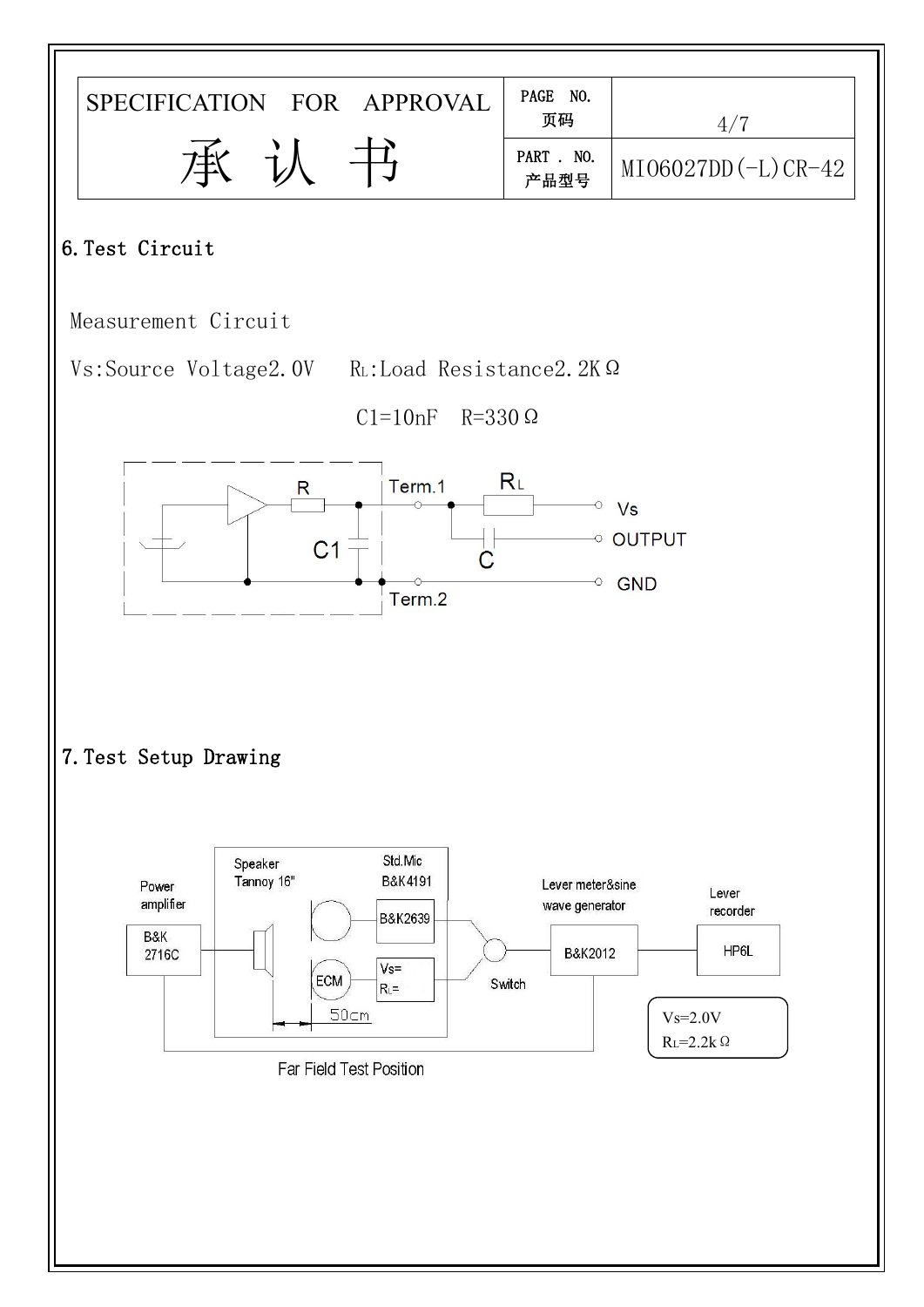|     | SPECIFICATION FOR APPROVAL                                    | PAGE NO.<br>页码     | $5/7$                                                                                                                               |
|-----|---------------------------------------------------------------|--------------------|-------------------------------------------------------------------------------------------------------------------------------------|
|     | 承                                                             | PART . NO.<br>产品型号 | MI06027DD(-L)CR-42                                                                                                                  |
| 8.  | Reliability Test                                              |                    |                                                                                                                                     |
|     | from the initial sensitivity after the following experiments. |                    | All tests should be done after 2 hours of conditioning at $20^{\circ}$ C, R. H65%, while the sensitivity is to be within $\pm 3$ dB |
| 8.1 | <b>High Temperature Test</b>                                  |                    |                                                                                                                                     |
|     | High temperature:                                             | +80°C              |                                                                                                                                     |
|     | Duration:                                                     | 72 hours           |                                                                                                                                     |
| 8.2 | Low Temperature Test                                          |                    |                                                                                                                                     |
|     | Low temperature:                                              | -40 $^{\circ}$ C   |                                                                                                                                     |
|     | Duration:                                                     | 72 hours           |                                                                                                                                     |
| 8.3 | Temperature Cycle Test (See in Fig.1)                         |                    |                                                                                                                                     |
|     | Low temperature:                                              | -40°C              |                                                                                                                                     |
|     | High temperature:                                             |                    | +80°C                                                                                                                               |
|     | Changeover time:<br>Duration:                                 |                    | 10 <sub>min</sub><br>30min                                                                                                          |
|     | Cycle:                                                        | 32                 |                                                                                                                                     |
| 8.4 | <b>Statical Humidity Test</b>                                 |                    |                                                                                                                                     |
|     | Temperature:                                                  | +40 $^{\circ}$ C   |                                                                                                                                     |
|     | Relative humidity:<br>Duration:                               |                    | $90\!\sim\!95\%$<br>72hours                                                                                                         |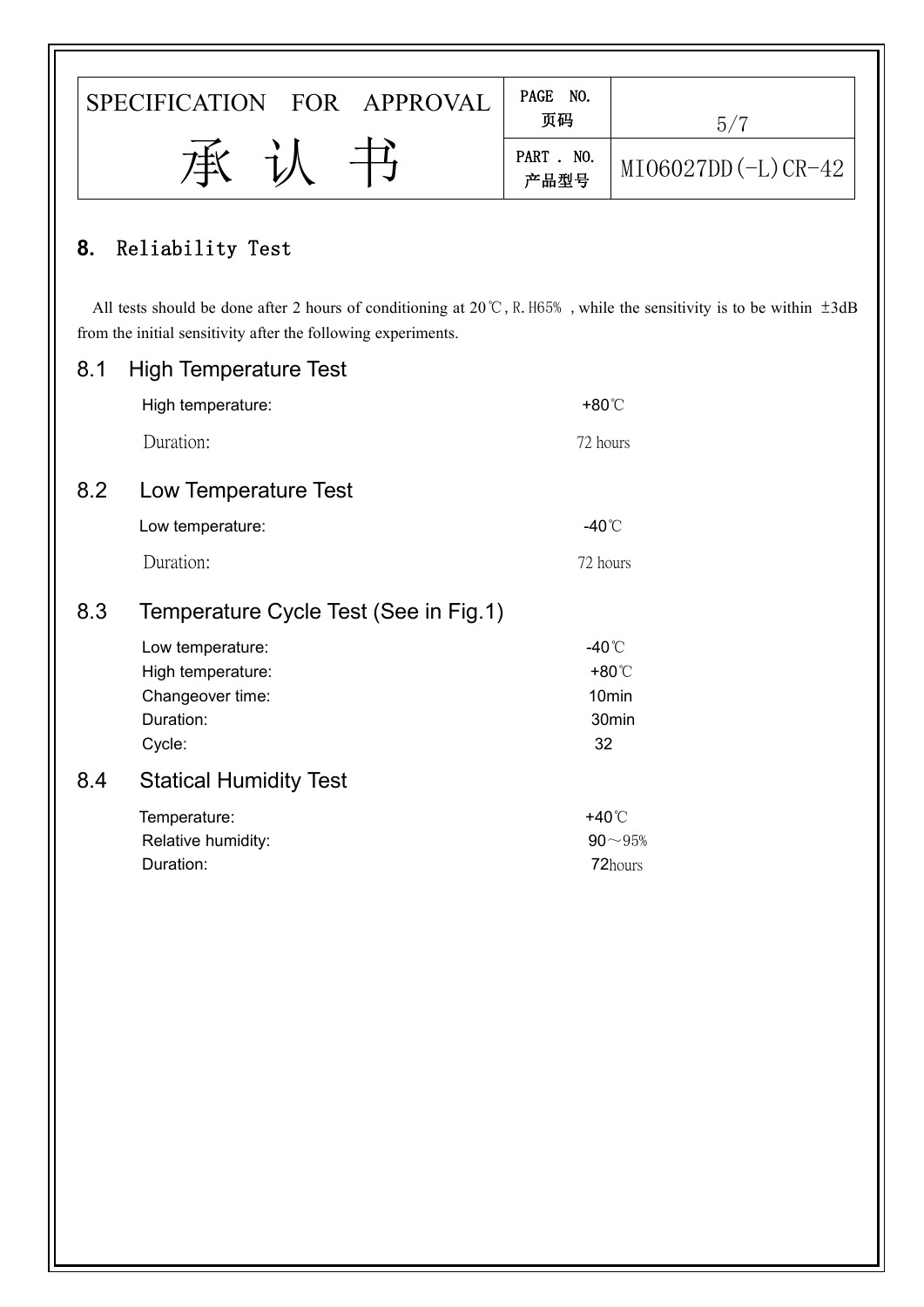